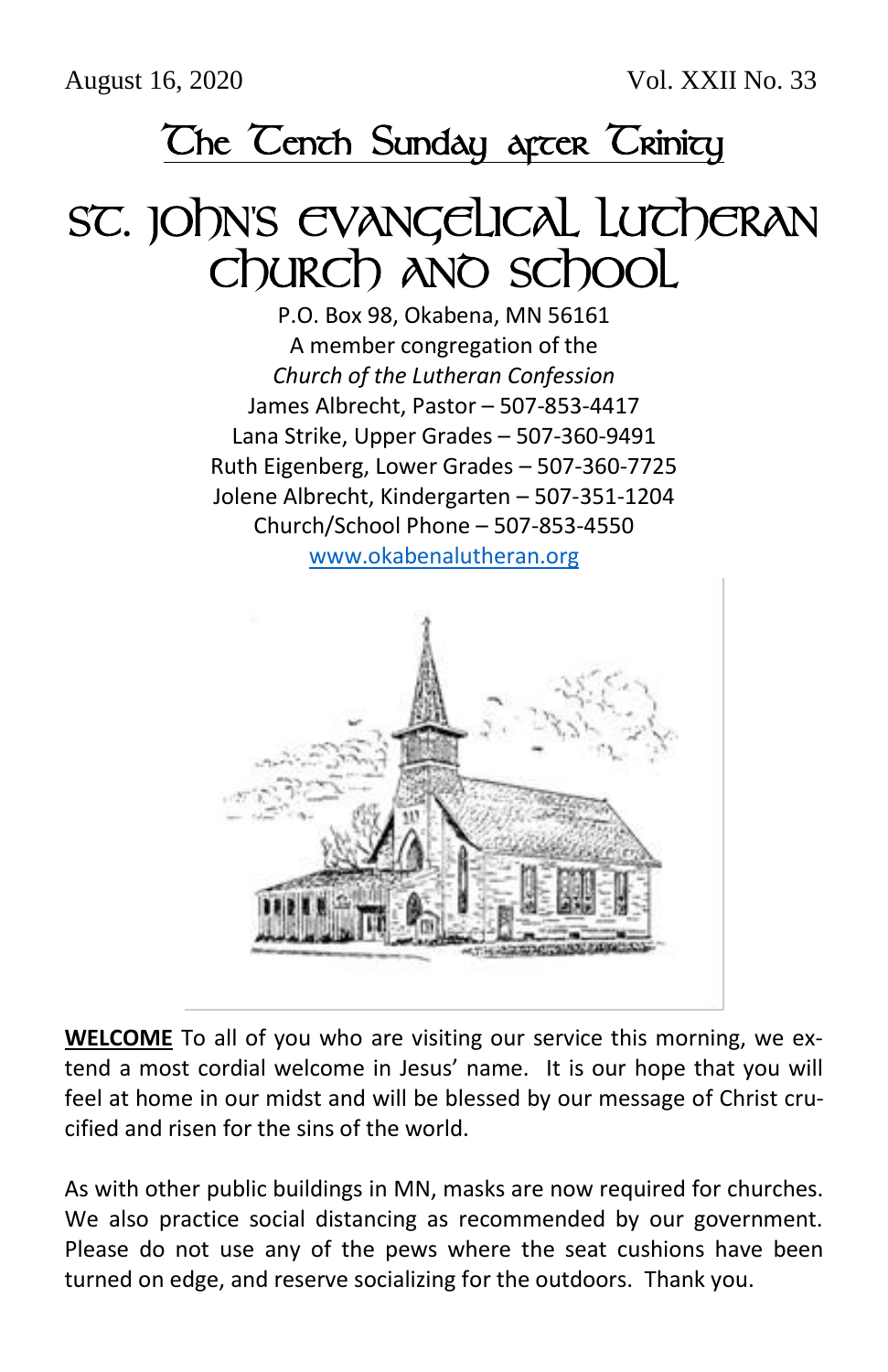**Prelude** Mrs. Jennifer Dukleth

276 *Come Unto Me, Ye Weary*

**Liturgy** Page 12ff. in the Worship Supplement

**Epistle Lesson** Hebrews 3:7-15 Therefore, as the Holy Spirit says:

"Today, if you will hear His voice, Do not harden your hearts as in the rebellion, In the day of trial in the wilderness, Where your fathers tested Me, tried Me, And saw My works forty years. Therefore I was angry with that generation, And said, 'They always go astray in *their* heart, And they have not known My ways.' So I swore in My wrath, 'They shall not enter My rest.' "

Beware, brethren, lest there be in any of you an evil heart of unbelief in departing from the living God; but exhort one another daily, while it is called "Today," lest any of you be hardened through the deceitfulness of sin. For we have become partakers of Christ if we hold the beginning of our confidence steadfast to the end, while it is said:

> "Today, if you will hear His voice, Do not harden your hearts as in the rebellion."

**Gospel Lesson** Luke 19:41-48 Now as He drew near, He saw the city and wept over it, saying, "If you had known, even you, especially in this your day, the things *that make* for your peace! But now they are hidden from your eyes. For days will come upon you when your enemies will build an embankment around you, surround you and close you in on every side, and level you, and your children within you, to the ground; and they will not leave in you one stone upon another, because you did not know the time of your visitation." Then He went into the temple and began to drive out those who bought and sold in it, saying to them, "It is written, *'My house is a house of prayer,'* but you have made it a *'den of thieves.'*" And He was teaching daily in the temple. But the chief priests, the scribes, and the leaders of the people sought to destroy Him, and were unable to do anything; for all the people were very attentive to hear Him.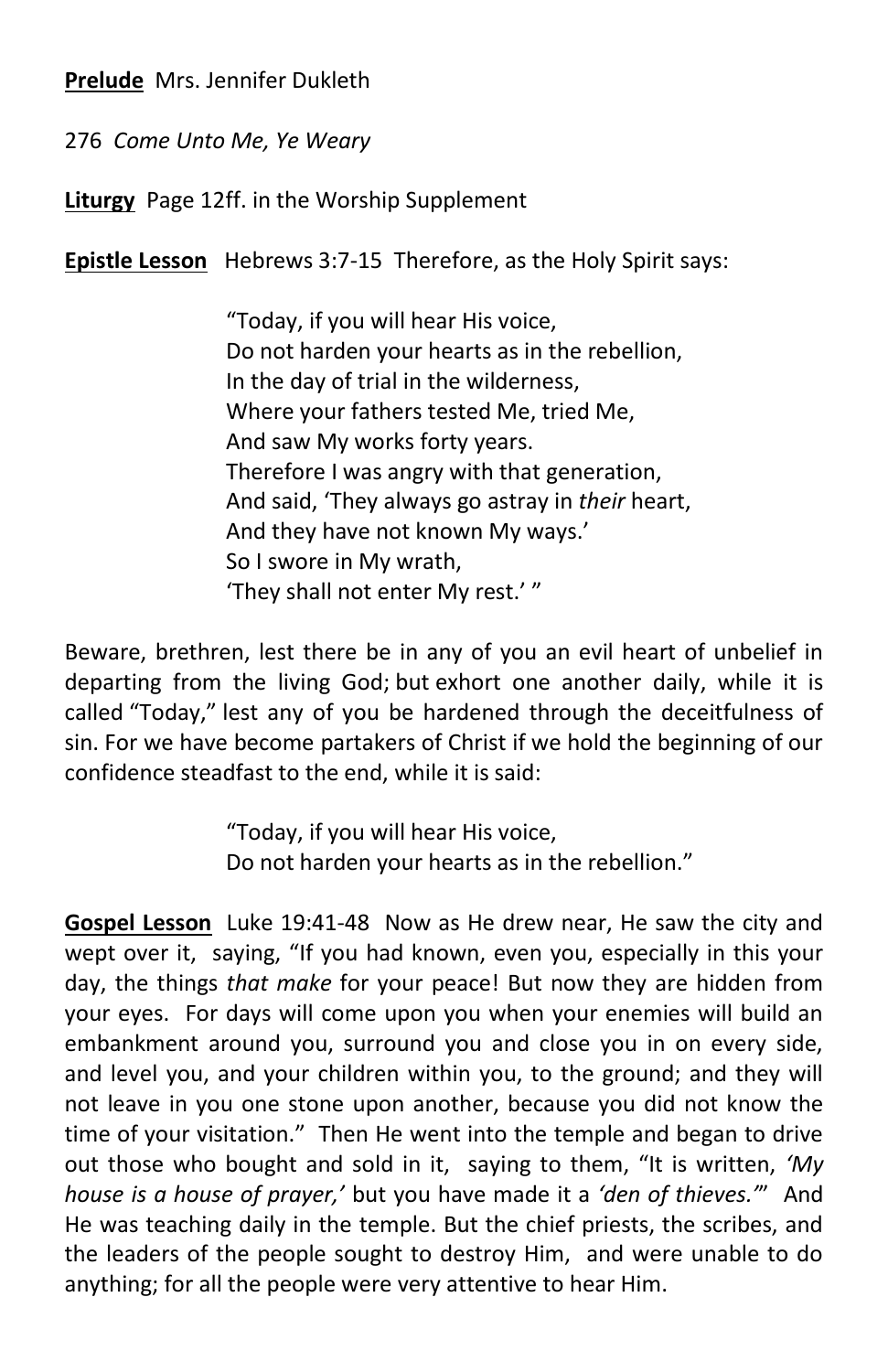**Sermon** Ezekiel 33:30-33 What about you, son of man? Your countrymen, who are talking with each other about you beside the walls and in the doorways of the houses, say to one another, each one to a neighbor, "Come now and hear what the word is that is coming from the Lord." They come to you as a group on behalf of the people, and they sit in front of you as if they were My people. They listen to your words but refuse to act on them, because they prefer to use their mouths for obscene talk, and their hearts pursue their wrongful gain. You see, to them you are like someone who sings erotic songs with a beautiful voice, who is an excellent musician. So they listen to your words, but they are not obeying them. But when this comes—and come it will—they will know that a prophet has been among them. [EHV]

## **Ears to Hear…**

**Hymn** 759 *These Are the Facts*

## **The Benediction**

**Hymn** 376 *Rock of Ages*

*+ + +*

**FREE VASES** A special thanks to the ladies who came to clean the kitchen last week. They also sorted through the vase collection in the cabinets and are offering a variety of them to anyone who could use them. They will be on the table in the basement.

**ORGAN** Thanks to Les Ruthenbeck for ordering and installing the part for the organ last week. This not only saved us the cost of a service call, but saved the long wait for a service person to be available.

**SUNDAY SCHOOL** The new Sunday School season begins, Lord-willing, on Sunday, September 13. If you are interested in serving as a Sunday School Teacher this year, please speak with a member of the School Board.

**CDS PLANS** Our Christian Day School is planning to hold in-school classes starting on Tuesday, August 25. We are planning for 11 students. The opening service will be held at 8:00 a.m. All are welcome to attend.